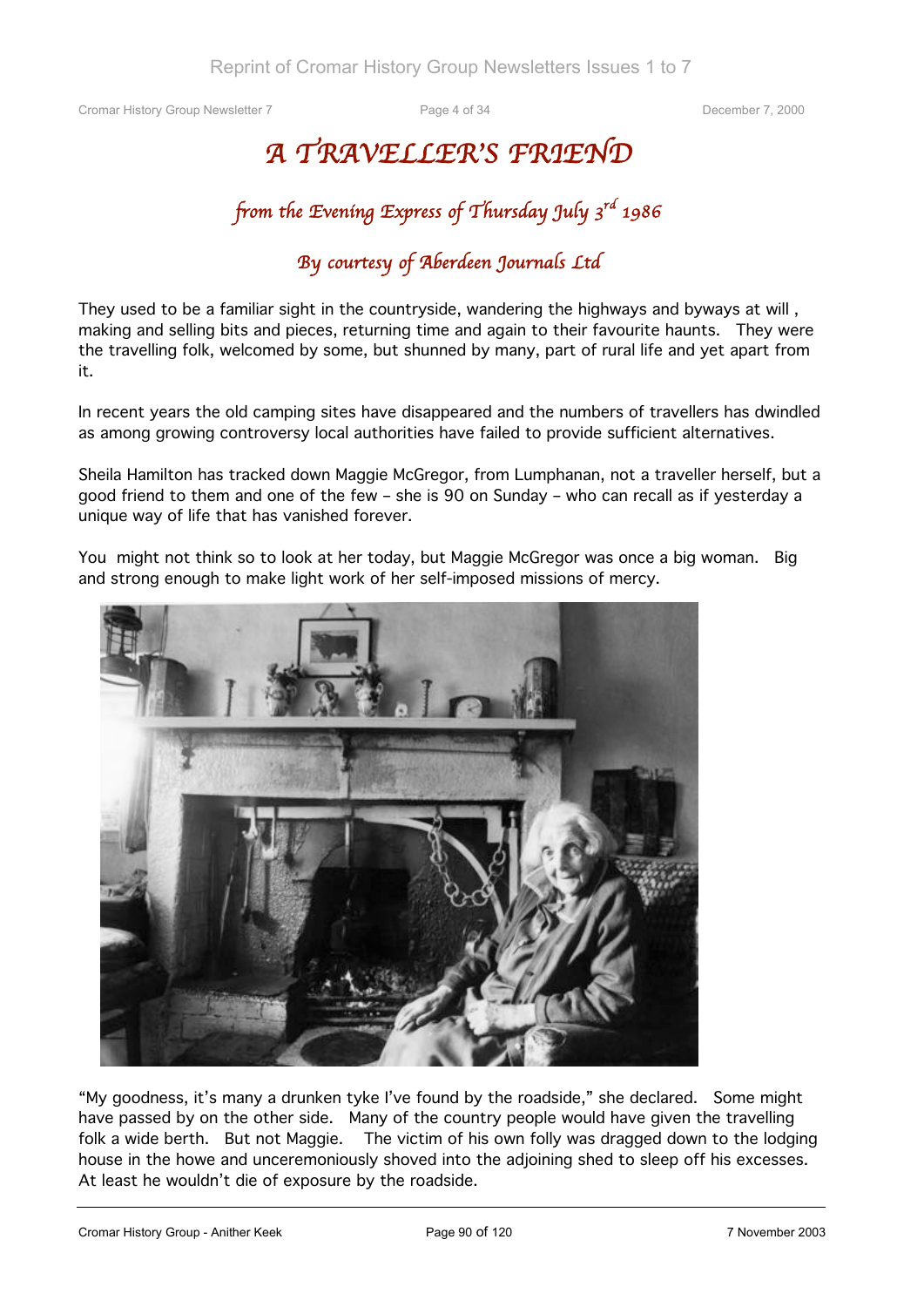"I mind coming hame from a dance at Lumphanan and taking Besom Jimmie hame" Maggie volunteered. Besom Jimmie, "a peer, harmless cratur," was a kenspeckle figure in the North-east and made his living selling heather scrubbers and besoms.

The countryside is quiet now. "I could tell you of 33 houses and crofties that have gone," said Maggie. It is years too, since the travelling folk came by on the old drove road which snakes away past the farm of Moss-side through the blue, misty hills to Lumphanan. On a hot and hazy summer afternoon with the countryside ablaze with the yellow on the broom, you can see why they chose to break their journey at this idyllic spot. Some would travel by shelt and cart, but for most it was shanks's pony. "Oh, Maggie, what sair feet I hae; I hae traivelled a' the wye fae Gartly the day," she would often be greeted.

There was a lodging house for travellers at either side of the farm that Maggie's father, Alexander McGregor, took on 74 years ago when she was just a girl of 15 and mesmerised by the glimpse of such a different world on her doorstep.

The travellers pulled cranberries on the hills to sell and the next door farmer allowed them to camp on one of the parks that ran down to the bottom of the hill. "About September, how bonny it was with the tents right down the park," said Maggie wistfully,. She loved, too, to hear the music of their bagpipes of an evening, though it was the fiddle she played herself till arthritis took a hold.

"My father would say; 'Lord, girl, you'll land on the road yersel ae day," Maggie grinned. But there was never any fear of that. There was too much for her to do at home. "I could dae onything but ploo. I loved the horses. I could yoke a cairt and ca' a load o' neeps." She also clerked to a firm of auctioneers for many years and was postie at Lumphanan. When her father died, she ran the place herself and only gave up working the land 17 years ago when she let it out for grass.

Despite her father's fears, she was never tempted to go travelling. The only nights she has ever spent away from Moss-side have been in Aboyne Hospital. "I'm content. It would never have crossed my mind to move." And while Moss-side was a haven to the travelling folk and Maggie was a good friend, they kept very much to themselves. "We had our class and they had their class and they didn't want any interference. They wouldn't have wanted to cross over any more than we would".

"I was dared ever to call them tinks by my mother. She would have said: 'They are God's creatures the same as we are'

There was always in Maggie a tolerance and understanding, a natural acceptance of different ways. "I have nothing but good to say about the travellers. They were a' very nice tae me. I used tae let them intae the cornyard where they stacked their rags before they carted them awa'."

That didn't mean Maggie hadn't the measure of them. "I can mind when they would have begged some meal from a farmer and then sold it to me for my chickens. Oh, they were cunning. You had to ken them." By no means were they saints. "Just like oorsels, there were good and bad. There was one coorse lad wi' ae leg and he would have ca'ed ye a'thing if ye didna gie him something at the door. I have seen some awfy rows among them if the men folk started arguing. And the womenfolk drank as well and smoked the clay pipe."

The travellers brought with them little dramas to enliven the humdrum pace of rural life. Twins were born down at the back of the hill and one woman almost had her baby in the barn at the back until she was discovered and turned out to give birth in a tent.

Cromar History Group - Anither Keek Page 91 of 120 7 November 2003